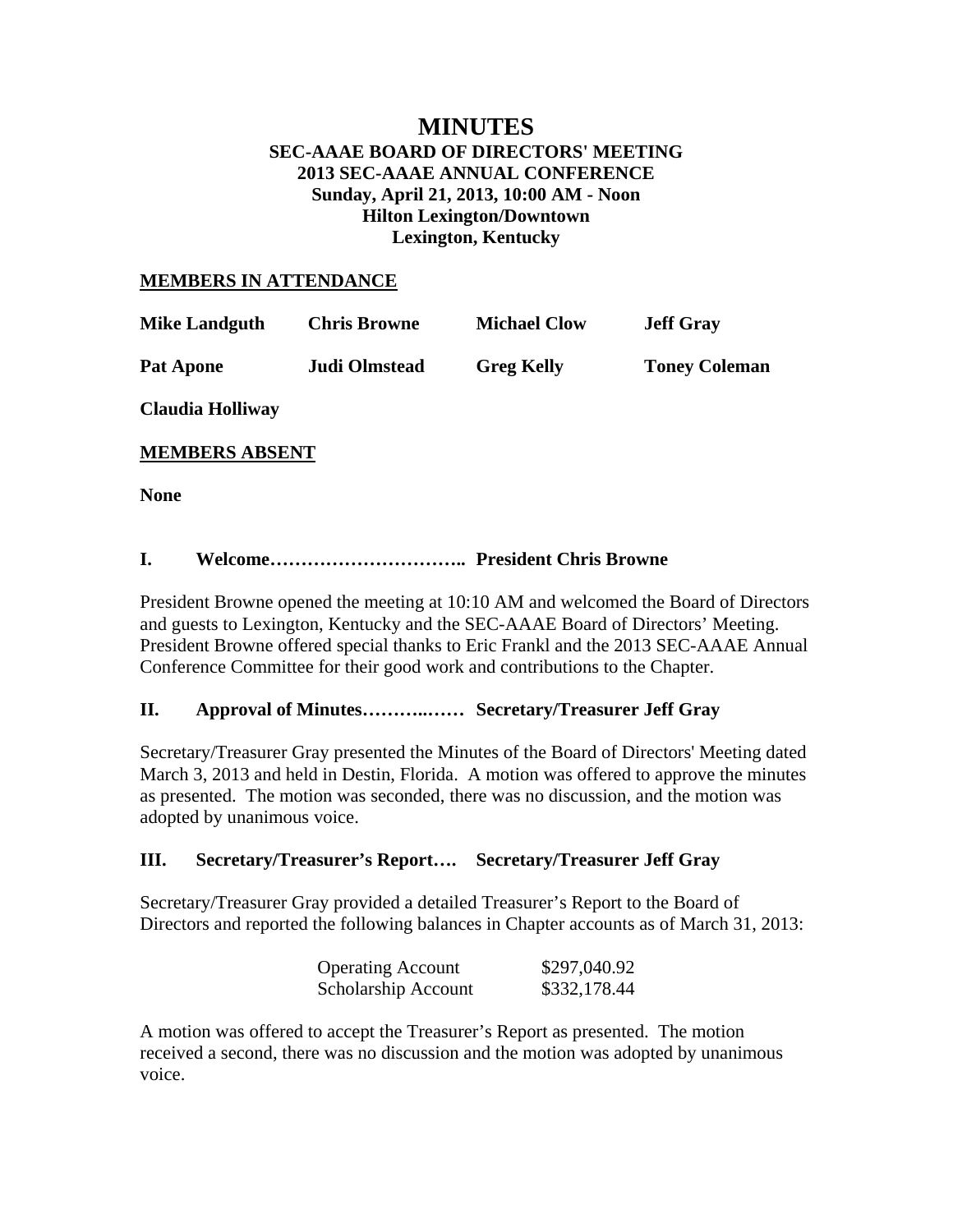## **COMMITTEE REPORTS**

#### **Executive Secretary……………………… Bob Brammer**

Mr. Brammer noted that annual dues were collectable on January 1, 2013 and past due notices have been forwarded to members in arrears. Non-paying members will be removed from the roster in the near future.

Mr. Brammer asked Mr. Gray, Mr. Clow and Mr. Browne to remain after the meeting to sign resolutions.

Mr. Brammer presented a special resolution for consideration that provided Board approval for Ms. Pat Apone to open a bank account or accounts necessary to conduct the business of the 2014 SEC-AAAE Annual Conference to be held in Myrtle Beach, South Carolina. Following a brief discussion a motion was presented to approve the resolution, the motion received a second and the motion was adopted by unanimous voice.

#### **2013 Finance & Administration**

**Conference………………………………... Jason Terreri, Chairman Jennifer Shearer, Madam Co-Chairman** 

Ms. Shearer and Mr. Terreri were not in attendance. President Browne noted that to date the Chapter had not received the final accounting from AAAE; however, AAAE had provided an estimated three-quarter (3/4) payment to the Chapter that exceeds some previous total payments. It is therefore assumed the Conference was quite successful.

#### **2013 Annual Conference………………… Eric Frankl, Chairman**

Chairman Frankl provided a brief report on the Conference planning and the Conference agenda. He noted that 238 individuals were registered and that the Committee had planned for 200; therefore, the Conference exceeded expectations. The Conference drew 52 sponsors and 28 exhibitors, again exceeding expectations. Mr. Frankl reminded those in attendance to board the busses for the Keeneland Race Course at noon for those wanting to watch some of the best thoroughbred racing in the country. Mr. Frankl and President Browne encouraged the Board and those in the gallery to greet the sponsors and exhibitors, without whom these conferences would not be possible, and thank them for their participation and continued support of the Southeast Chapter – AAAE.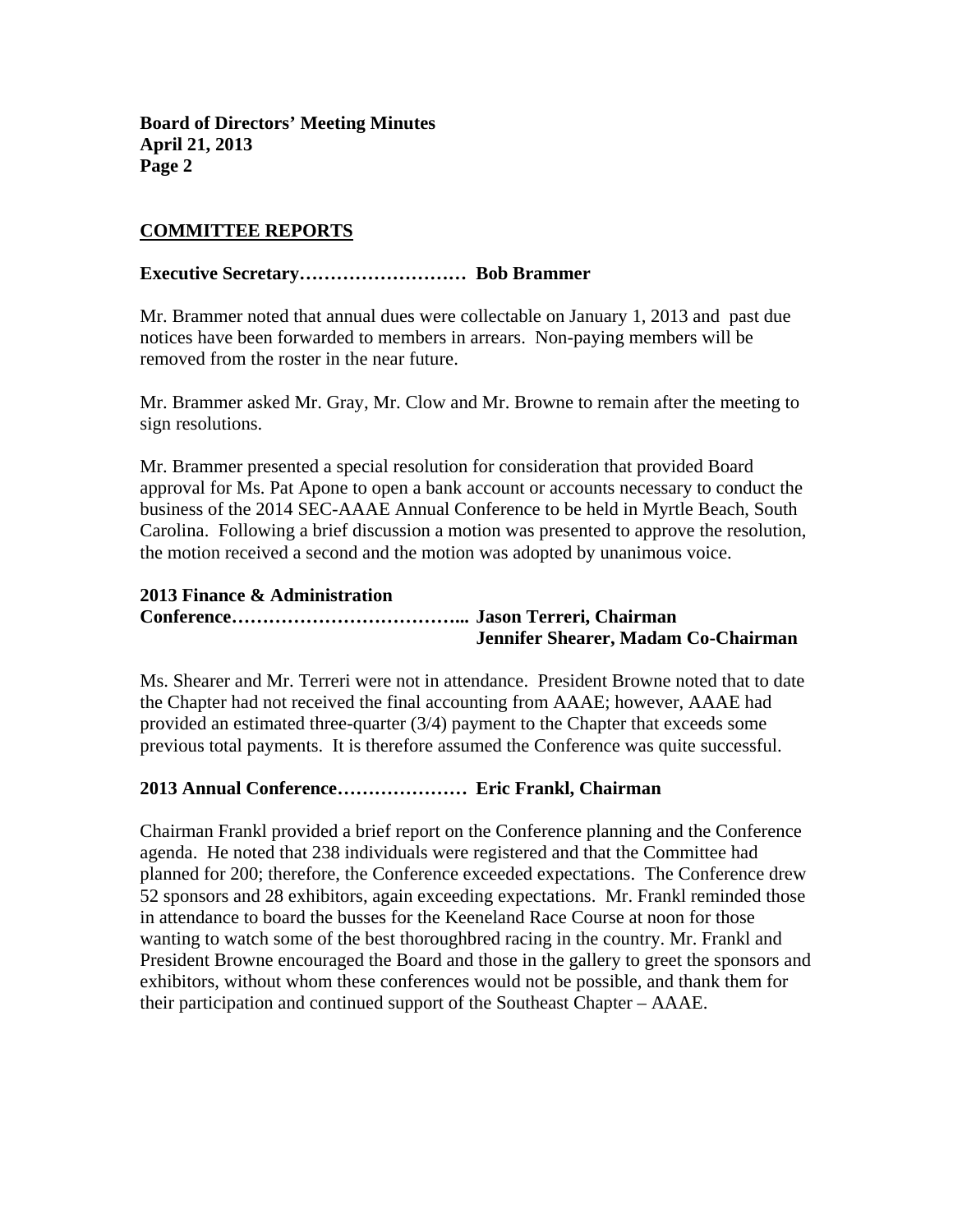## **2014 SEC-AAAE Annual Conference……Pat Apone, Madam Chairman**

Ms. Apone noted that Conference planning was underway and the Myrtle Beach International Airport was a sponsor at this conference providing a drawing for a get-away vacation to Myrtle Beach, South Carolina. Conference registration information is forthcoming.

#### **Professional Education Committee……… Mihai Smighelschi, Chairman**

Chairman Smighelschi reported that four (4) individuals were seated for their oral exams at this meeting and three had been awarded their A.A.E. statuses (the fourth individual passed the exam later during the conference). Mr. Smighelschi thanked all the members that took their valuable time to sit on the oral exam boards. He noted that his work to process A.A.E.s for the Southeast Chapter and AAAE will continue.

#### **Student Scholarship & Academic Outreach Committee…………………....... Michael Reisman, Chairman Claudia Holliway, Madam Co-Chairman**

Mr. Reisman reported fourteen (14) scholarship applications were received and thirteen (13) were approved. Mr. Reisman noted that the Committee's good work will continue with Mr. Ted Kitchens of the Newport News International Airport coming on the Committee. President Browne noted that Mr. Reisman and Mr. Gray had created one of the finest and most admirably run scholarship programs in the industry that had become a model for other Chapters. Mr. Reisman and Mr. Gray received an ovation from the Board for their outstanding contributions to the Chapter and the aviation industry.

#### **Internship Grant Program………………...Jeff Gray, Author**

Mr. Gray provided an overview of the Internship Grant Program that will be presented to the General Membership for consideration on April 22, 2013. Mr. Gray noted the program is intended to provide grants of 50% matching funds up to \$2,500 for airports meeting the criteria in the Policy. President Browne thanked Mr. Gray for his considerable work on the Program and his continuing contributions to the Chapter.

#### **Marketing and Communications**

**Committee……………................................ Trevis Gardner, Chairman** 

Chairman Gardner noted that the Annual Marketing and Communications Survey would commence next month and the metrics of the Survey would be made available to the Board and the General Membership.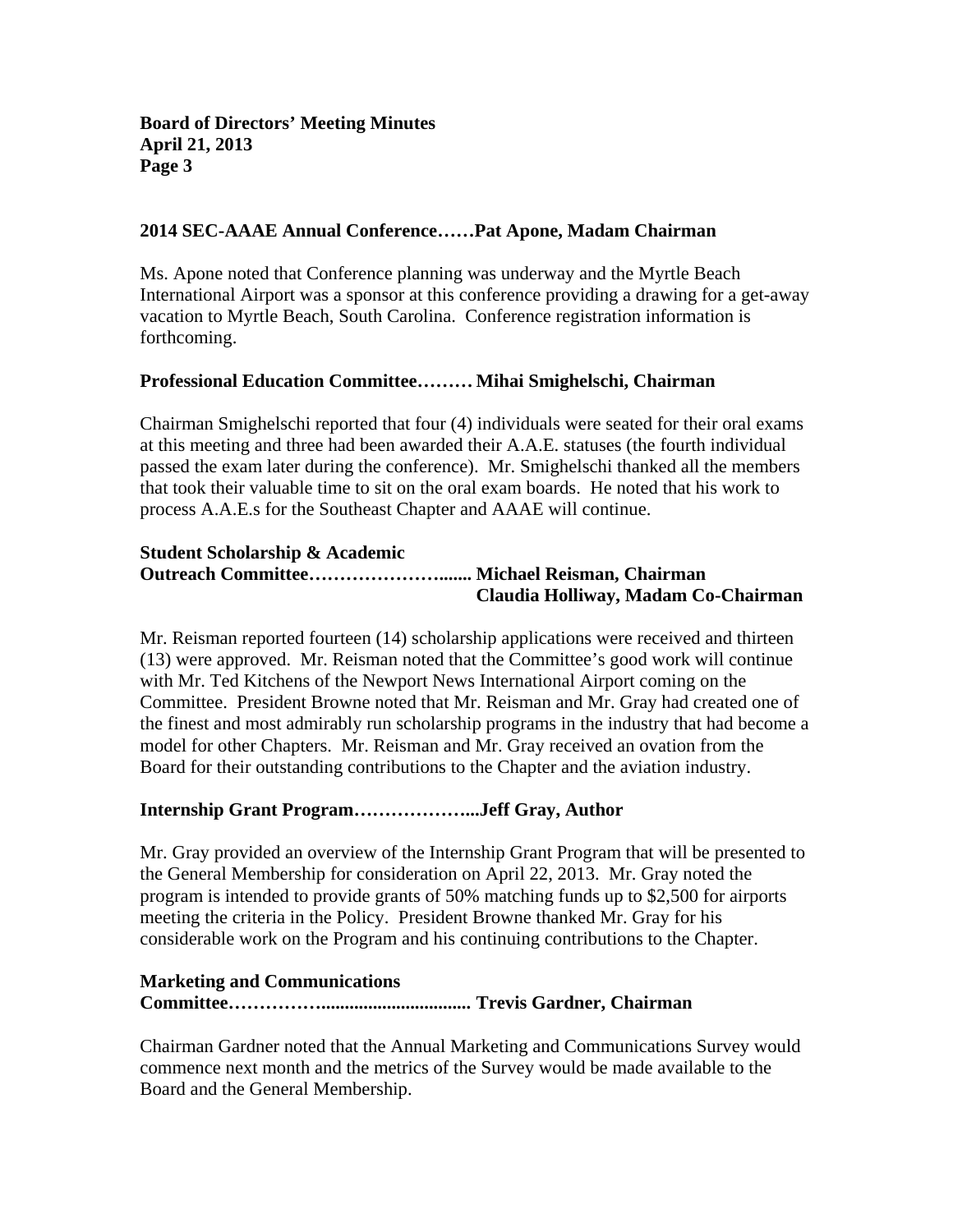#### **Corporate Liaison Committee………….... Dave King, Chairman**

Mr. King noted that the Corporate Committee held a meeting prior to the Board of Directors' Meeting with 15 members present. Mr. King noted that the awards were ready for presentation during the Awards Luncheon on Tuesday, April 23, 2013 and he thanked the jury that assisted in the selections of the recipients. Mr. King noted that the Committee had recovered one corporate member that had been dropped from the roster for non-payment of dues. Mr. King noted that the Committee is working on a Mentoring Program and a Student Outreach Program and additional information would be forthcoming regarding both efforts.

## **Annual Conference Site Selection Committee……………………………….... Claudia Holliway, Madam Chairman**

Ms. Holliway reported that her Committee had previously published a Request for Proposals (RFP) for the 2017 SEC-AAAE Annual Conference and the Committee was recommending Knoxville, Tennessee for ratification by the General Membership during the course of their meeting on April 22, 2013. A motion was received to move the recommendation to the General Membership for ratification. The motion received a second, there was no discussion and the motion was adopted by unanimous voice.

#### **Conference Financial Oversight**

# **Committee…................................................ Steven Oberlies, Chairman**

Mr. Oberlies was not in attendance.

## **Resolutions & Bylaws……………………. Bob Brammer**

Mr. Brammer presented the following Resolutions of Appreciation to the Board for the consideration of the General Membership:

- Christopher U. Browne, C.M., 2012-2013 SEC-AAAE President
- City of Lexington, Kentucky, Conference Host City
- Hilton Lexington/Downtown, Conference Hotel
- 2013 Annual Conference Committee, Conference Organizers
- Nancy Wiser, Madam Chairman, Lexington-Fayette Urban County Airport Board, Host Airport Authority

A motion was received to move the Resolutions to the General Membership for approval. The motion received a second, there was no discussion and the motion was adopted by unanimous voice.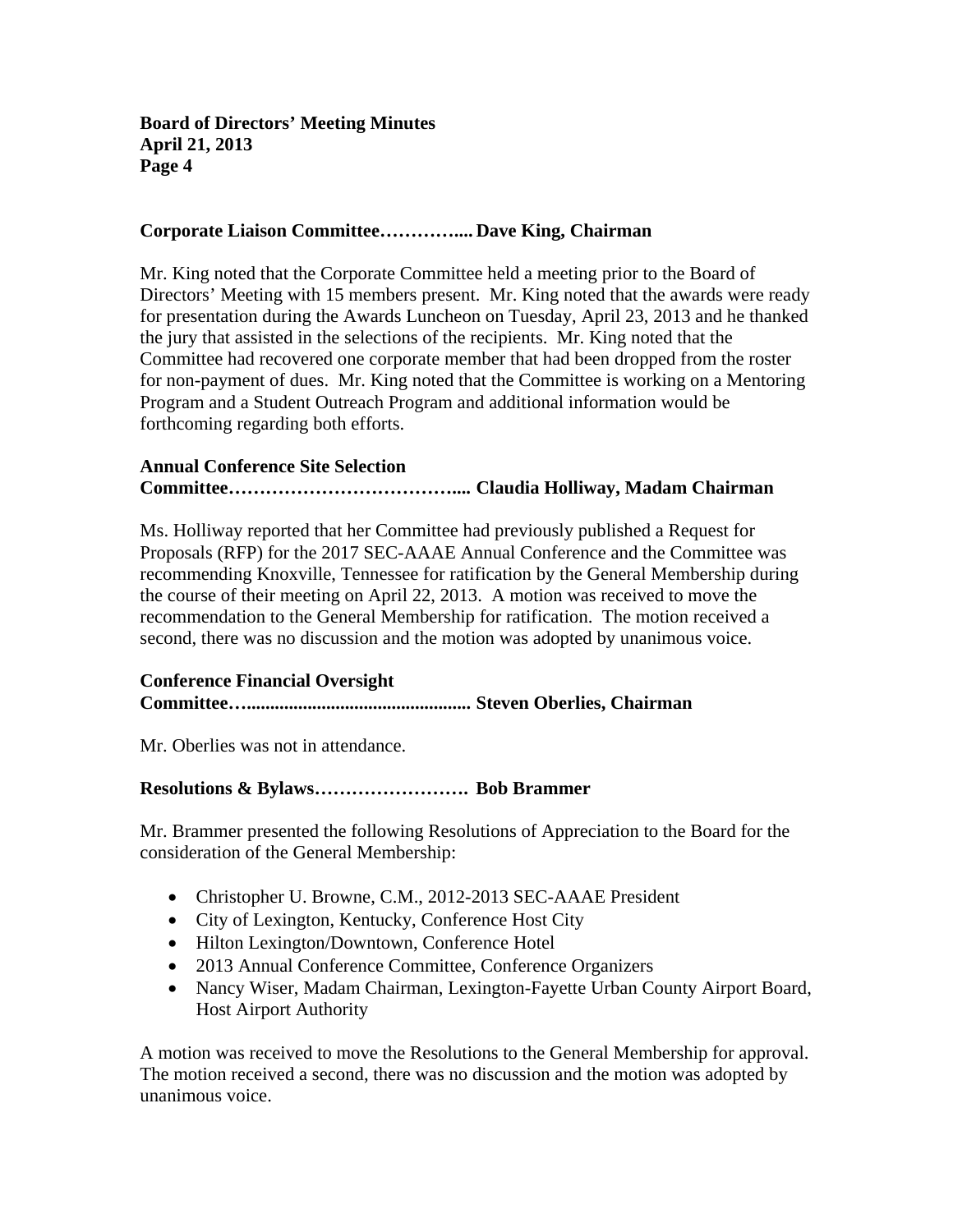## **Nominations Committee………………….. Mike Landguth**

Immediate Past President Mike Landguth noted that Colette Edmisten, Mihai Smighelschi and he sat on the Nominations Committee and the following slate of officers are presented for ratification by the General Membership during the course of their meeting on April 22, 2013:

- Immediate Past President, Christopher Browne, C.M.
- President, Michael Clow, A.A.E.
- President-Elect, Jeffrey Gray, A.A.E.
- Secretary/Treasurer, Judi Olmstead, A.A.E.
- Board Member-at-Large, Greg Kelly, A.A.E.
- Board Member-at-Large, Toney Coleman, A.A.E.
- Board Member-at-Large, Patricia Apone, A.A.E.
- Board Member-at-Large, Michael Reisman, A.A.E.
- Corporate Representative, Claudia Holliway
- AAAE Board of Directors, Scott Brockman, A.A.E.

A motion was received to move the slate of officers and directors to the general membership for their consideration on April 22, 2013. The motion received a second, there was no discussion and the motion was adopted by unanimous voice.

#### **SEC-AAAE and SAMA Policies…………President Browne**

President Browne noted the following SEC-AAAE and SAMA Policies required reaffirmation or ratification by the General Membership;

- SAMA Educational Foundation, Inc. Investment Policy, Reaffirm
- SAMA Educational Foundation, Inc. Scholarship Funding and Awards Policy, Reaffirm
- SEC-AAAE Investment Policy, Reaffirm
- SEC-AAAE Progression Through the Chairs Policy, Reaffirm
- SEC-AAAE Travel Reimbursement Policy, Reaffirm
- SEC-AAAE Minimum Operating Fund Policy, Reaffirm
- SEC-AAAE Internship Grant Program, Ratify

A motion was received to move the Policies to the General Membership for reaffirmation or ratification. The motion received a second, there was no discussion and the motion was adopted by unanimous voice.